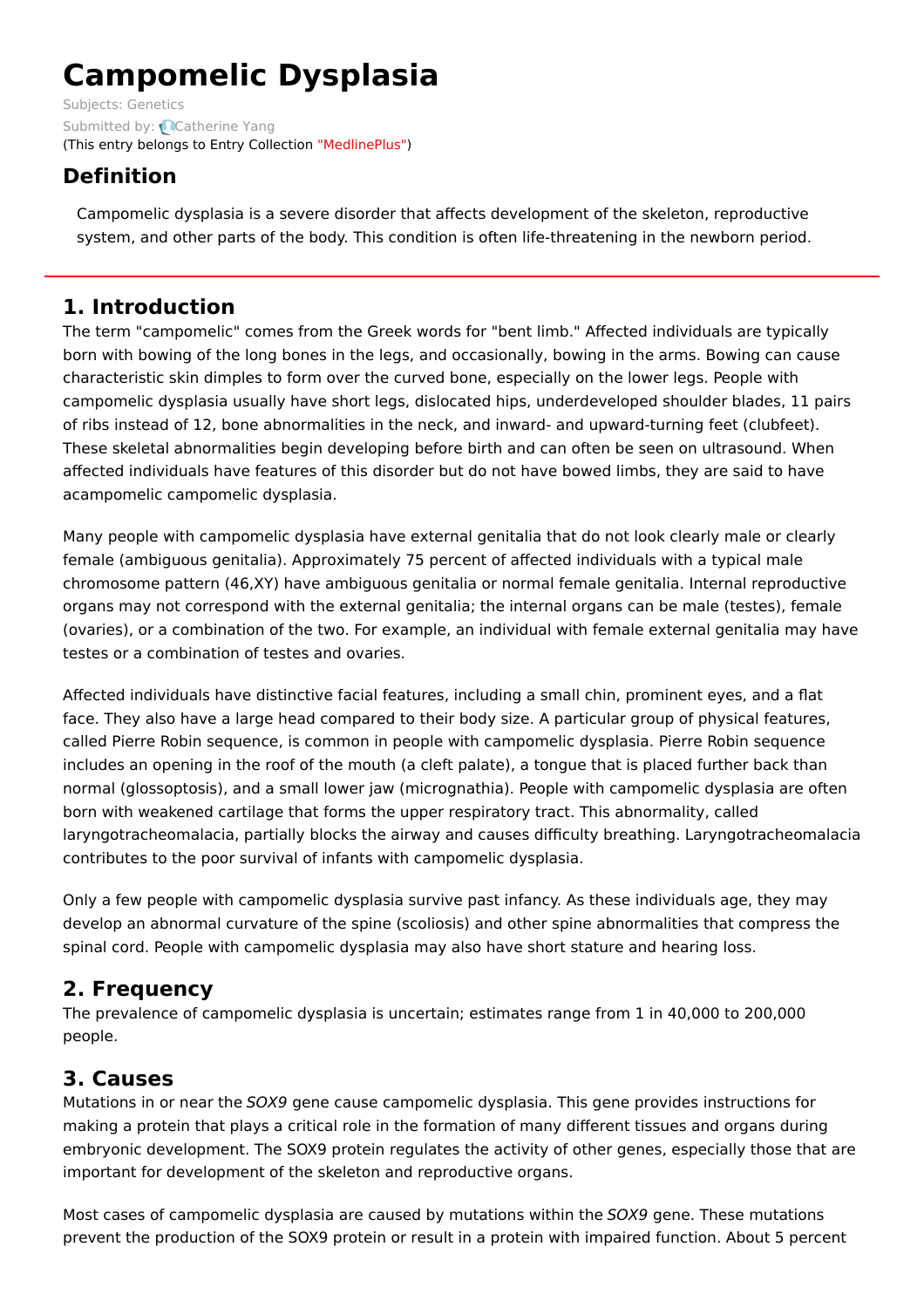of cases are caused by chromosome abnormalities that occur near the SOX9 gene; these cases tend to be milder than those caused by mutations within the SOX9 gene. The chromosome abnormalities disrupt regions of DNA that normally regulate the activity of the SOX9 gene. All of these genetic changes prevent the SOX9 protein from properly controlling the genes essential for normal development of the skeleton, reproductive system, and other parts of the body. Abnormal development of these structures causes the signs and symptoms of campomelic dysplasia.

### **3.1. The Gene Associated with Campomelic Dysplasia**

 $\bullet$  SOX9

## **4. Inheritance**

Campomelic dysplasia is inherited in an autosomal dominant pattern, which means one copy of the altered gene in each cell is sufficient to cause the disorder. Most cases result from new mutations in or near the SOX9 gene and occur in people with no history of the disorder in their family. Rarely, affected individuals inherit a chromosome abnormality from a parent who may or may not show mild signs and symptoms of campomelic dysplasia.

## **5. Other Names for This Condition**

- campomelic dwarfism
- campomelic syndrome
- camptomelic dysplasia

#### **References**

- 1. Barone C, Bartoloni G, Baffico AM, Pappalardo E, Mura I, Ettore G, Bianca S.Novel c.358C>T mutation of SOX9 gene in prenatal diagnosis of campomelicdysplasia. Congenit Anom (Kyoto). 2014 Aug;54(3):193-4. doi: 10.1111/cga.12054.
- 2. Beaulieu Bergeron M, Lemyre E, Rypens F, Scherer G, Lemieux N, Fournet JC.Diagnosis of true hermaphroditism in a fetus with acampomelic campomelicdysplasia. Prenat Diagn. 2009 May;29(5):528-30. doi: 10.1002/pd.2187.
- 3. Bien-Willner GA, Stankiewicz P, Lupski JR. SOX9cre1, a cis-acting regulatoryelement located 1.1 Mb upstream of SOX9, mediates its enhancement through the SHHpathway. Hum Mol Genet. 2007 May 15;16(10):1143-56.
- 4. Hill-Harfe KL, Kaplan L, Stalker HJ, Zori RT, Pop R, Scherer G, Wallace MR.Fine mapping of chromosome 17 translocation breakpoints > or = 900 Kb upstream ofSOX9 in acampomelic campomelic dysplasia and a mild, familial skeletal dysplasia.Am J Hum Genet. 2005 Apr;76(4):663-71.
- 5. Kobayashi A, Chang H, Chaboissier MC, Schedl A, Behringer RR. Sox9 in testisdetermination. Ann N Y Acad Sci. 2005 Dec;1061:9-17. Review.
- 6. Leipoldt M, Erdel M, Bien-Willner GA, Smyk M, Theurl M, Yatsenko SA, LupskiJR, Lane AH, Shanske AL, Stankiewicz P, Scherer G. Two novel translocationbreakpoints upstream of SOX9 define borders of the proximal and distal breakpointcluster region in campomelic dysplasia. Clin Genet. 2007 Jan;71(1):67-75.
- 7. Mansour S, Offiah AC, McDowall S, Sim P, Tolmie J, Hall C. The phenotype ofsurvivors of campomelic dysplasia. J Med Genet. 2002 Aug;39(8):597-602.
- 8. Nelson ME, Griffin GR, Innis JW, Green GE. Campomelic dysplasia: airwaymanagement in two patients and an update on clinical-molecular correlations inthe head and neck. Ann Otol Rhinol Laryngol. 2011 Oct;120(10):682-5. Review.
- 9. Pop R, Zaragoza MV, Gaudette M, Dohrmann U, Scherer G. A homozygous nonsensemutation in SOX9 in the dominant disorder campomelic dysplasia: a case of mitoticgene conversion. Hum Genet. 2005 Jun;117(1):43-53.
- 10. Smyk M, Obersztyn E, Nowakowska B, Bocian E, Cheung SW, Mazurczak T,Stankiewicz P. Recurrent SOX9 deletion campomelic dysplasia due to somaticmosaicism in the father. Am J Med Genet A. 2007 Apr 15;143A(8):866-70.
- 11. Unger S, Scherer G, Superti-Furga A. Campomelic Dysplasia. 2008 Jul 31[updated 2013 May 9]. In: Adam MP, Ardinger HH, Pagon RA, Wallace SE, Bean LJH,Stephens K, Amemiya A, editors. GeneReviews® [Internet]. Seattle (WA): Universityof Washington, Seattle; 1993-2020. Available fromhttp://www.ncbi.nlm.nih.gov/books/NBK1760/
- 12. Velagaleti GV, Bien-Willner GA, Northup JK, Lockhart LH, Hawkins JC, Jalal SM,Withers M, Lupski JR, Stankiewicz P. Position effects due to chromosomebreakpoints that map approximately 900 Kb upstream and approximately 1.3 Mbdownstream of SOX9 in two patients with campomelic dysplasia. Am J Hum Genet.2005 Apr;76(4):652-62.